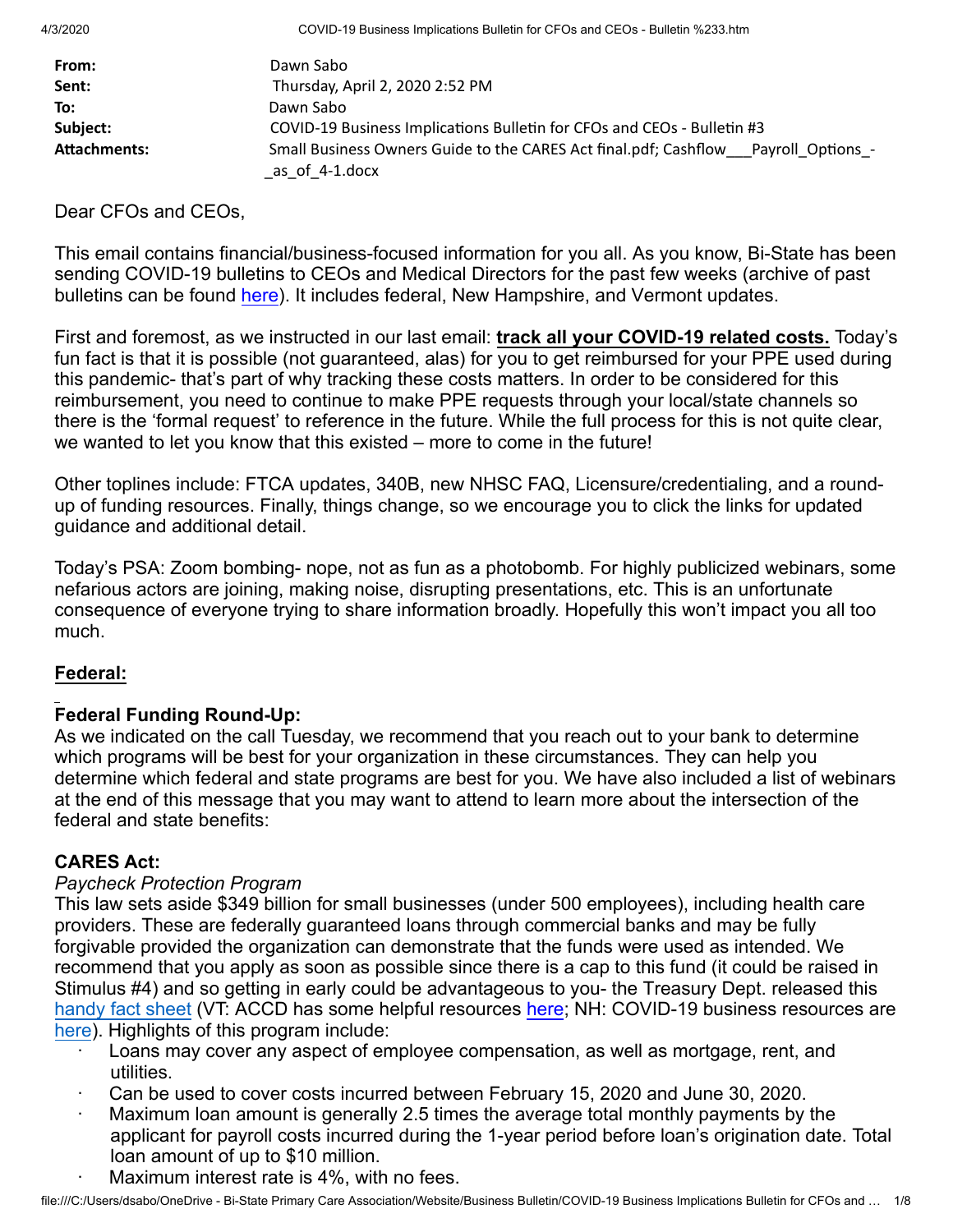- Requires lenders to defer all payments including principal, interest, and fees for no less than 6 months and no more than 1 year.
- Applicants many apply for loan forgiveness if the funds are used to maintain payroll, make mortgage/rental payments, and pay utilities.
- Incentivizes borrowers to retain current staffing and salary levels, because the amount of loan forgiveness is reduced if the employer reduces employee numbers or wages by 25% or more.

#### *Small Business Debt Relief Program:*

This category of loans is for those organizations that do not also receive Paycheck Protection Program loans (although you can participate in both this and the PPP), Disaster loans, 504 loans, and microloans. These are organized through the SBA, and they can help you navigate the various options available (this stuff gets complicated quickly…).

## *Economic Injury Disaster Loans & Emergency Economic Injury Grants:*

These grants provide an emergency advance of up to \$10,000 to small businesses and private nonprofits harmed by COVID-19 within three days of applying for an SBA Economic Injury Disaster Loan (EIDL). To access the advance, you first apply for an EIDL and then request the advance. The advance does not need to be repaid under any circumstance, and may be used to keep employees on payroll, to pay for sick leave, meet increased production costs due to supply chain disruptions, or pay business obligations, including debts, rent, and mortgage payments.

Some documents to help understand these are attached:

- [Cashflow Payroll Options](https://www.nachc.org/wp-content/uploads/2020/04/Cashflow-Payroll-Options-as-of-4-1.docx) This NACHC document is as of 4/1 (this includes helpful information on the Families First Act and paid leave and is updated from the version sent on 3/30 as NACHC is updating regularly).
- [Small Business Owners Guide to the CARES Act—](https://www.sbc.senate.gov/public/_cache/files/9/7/97ac840c-28b7-4e49-b872-d30a995d8dae/F2CF1DD78E6D6C8C8C3BF58C6D1DDB2B.small-business-owner-s-guide-to-the-cares-act-final-.pdf)this document is a great summary of your options.

## **CMS Accelerated and Advance Medicare Payments**

CMS is expanding its accelerated and advance payment program for Medicare participating health care providers during the public health emergency related to COVID-19. To qualify for accelerated or advance payments, the provider or supplier must:

- Have billed Medicare for claims within 180 days immediately prior to the date of signature on the provider's/ supplier's request form,
- Not be in bankruptcy,
- Not be under active medical review or program integrity investigation, and
- Not have any outstanding delinquent Medicare overpayments.

Medicare is accepting requests now, and CMS anticipates that the payments will be issued within seven days of the provider's request. An informational fact sheet on the accelerated/advance payment [process and how to submit a request can be found here: www.cms.gov/files/document/Accelerated](https://lnks.gd/l/eyJhbGciOiJIUzI1NiJ9.eyJidWxsZXRpbl9saW5rX2lkIjoxMDEsInVyaSI6ImJwMjpjbGljayIsImJ1bGxldGluX2lkIjoiMjAyMDAzMjguMTk0NDc2MDEiLCJ1cmwiOiJodHRwOi8vd3d3LmNtcy5nb3YvZmlsZXMvZG9jdW1lbnQvQWNjZWxlcmF0ZWQtYW5kLUFkdmFuY2VkLVBheW1lbnRzLUZhY3QtU2hlZXQucGRmIn0.YYxoeIaQwk0LQTtcjZb2dQbZiHSUkOYfuWktE06mpc4/br/76763105404-l)and-Advanced-Payments-Fact-Sheet.pdf

## **FCC will reimburse costs of telehealth equipment and services**

The [FCC will provide \\$200 million](https://docs.fcc.gov/public/attachments/DOC-363381A1.pdf) to help eligible health care providers purchase telecommunications, broadband and devices to provide telehealth services to COVID-19 patients. These funds were made available through the CARES Act. We don't have details yet on when and how the funds will be made available, but we expect that health care providers will be eligible to have these costs fully reimbursed. We will provide more info as soon as it becomes available. The FCC is rolling out other waivers (ie. to waive consumer fees in some rural areas for broadband) and supports. Information on their effort can be found [here.](https://www.fcc.gov/coronavirus)

## *HRSA Guidance:*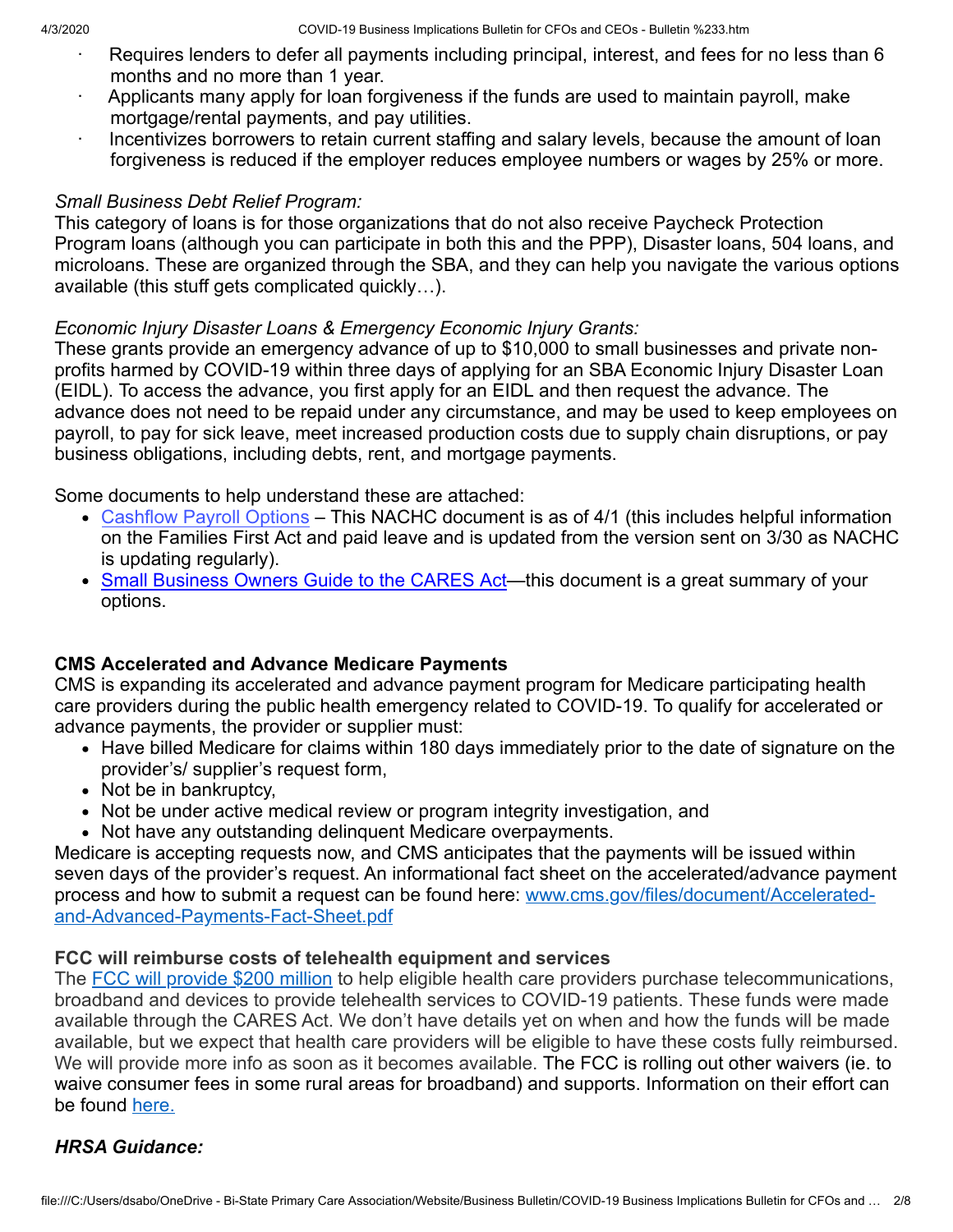*Separate HRSA Grants Management COVID-19 FAQ \*this is a different FAQ from the main COVID-19 one\**

In addition to the HRSA FAQ (which focuses on the health center program), HRSA also keeps adding FAQs to a separate grants management FAQ webpage. We sent out the link last week, but when we looked at it today, the number of questions had lengthened. So, it is important to visit both FAQs regularly:

[HRSA Health Center COVID-19 FAQ: https://bphc.hrsa.gov/emergency-response/coronavirus](https://bphc.hrsa.gov/emergency-response/coronavirus-frequently-asked-questions.html)frequently-asked-questions.html

[HRSA Grants Management COVID-19 FAQ: https://www.hrsa.gov/grants/manage-your-grant/COVID-](https://www.hrsa.gov/grants/manage-your-grant/COVID-19-frequently-asked-questions)19-frequently-asked-questions

*HRSA will be calling you today/tomorrow 4/2-4/3 about Testing Capacity; New Health Center Survey Process*

With apologies for the late-breaking notice, we learned this morning that HRSA staff will be calling all health centers to get information about COVID-19 testing capacity before Friday. HRSA understands that this is not the preferred process, but HRSA has need for specific information that was not collected on last week's survey ASAP. Later today or tomorrow, a BPHC staff member will contact the health centers for a brief conversation regarding their health center's current COVID-19 testing capacity. The conversation should take no more than five minutes. Thank you for your responsiveness.

Separately, HRSA is revisiting its Health Center COVID-19 survey process and anticipates changing it to be a weekly survey, with first response due 4/10/2020.

# **340B**

This section includes some 340B updates including FAQs, policy and procedures guidance, and audit information:

*FAQ: Will HRSA provide waivers for 340B Drug Pricing Program eligibility or compliance requirements?* 

HRSA understands that many 340B Program stakeholders are concerned about the evolving impact of COVID-19. If a covered entity has a specific concern about 340B eligibility or compliance, they should contact the 340B Prime Vendor [via email](mailto:apexusanswers@340bpvp.com) or at 1-888-340-2787 [\(Monday-Friday, 9:00 a.m. to 6:00 p.m. ET\). For more information, visit the HRSA Office of](https://www.hrsa.gov/opa/COVID-19-resources) Pharmacy Affairs COVID-19 Resources webpage.

# *Potential 340B policy and procedure change for emergency (thanks Ohio!):*

In addition to the language you should add to your 340B P&Ps regarding HRSA's flexibilities for 340B eligibility (found here: [https://www.hrsa.gov/opa/emergencies.html\)](https://www.hrsa.gov/opa/emergencies.html), I am including language that covers Emergency Refill Exceptions permitted by the State Board of Pharmacy. Suggested language from Ohio is:

[Covered Entity Name] may consider the following 340B Eligible during a declared public health emergency or disaster:

- · Any emergency refills or refill extensions warranted by the State Board of Pharmacy as long as the prescription is based upon an original 340B eligible prescription.
- · On a case-by-case basis, other prescription fill exceptions permitted by the State Board of Pharmacy or other governing body for the duration of the emergency for patients in which [Covered Entity Name] has demonstrated responsibility of care.

# *Got audit?*

If you have a 340B audit scheduled in the near future, HRSA's Office of Pharmacy Affairs (OPA) advises that you email your 340B Auditor and request a postponement or cancellation based on a description of the operating circumstances at your Center which would prohibit the Center's participation in the audit.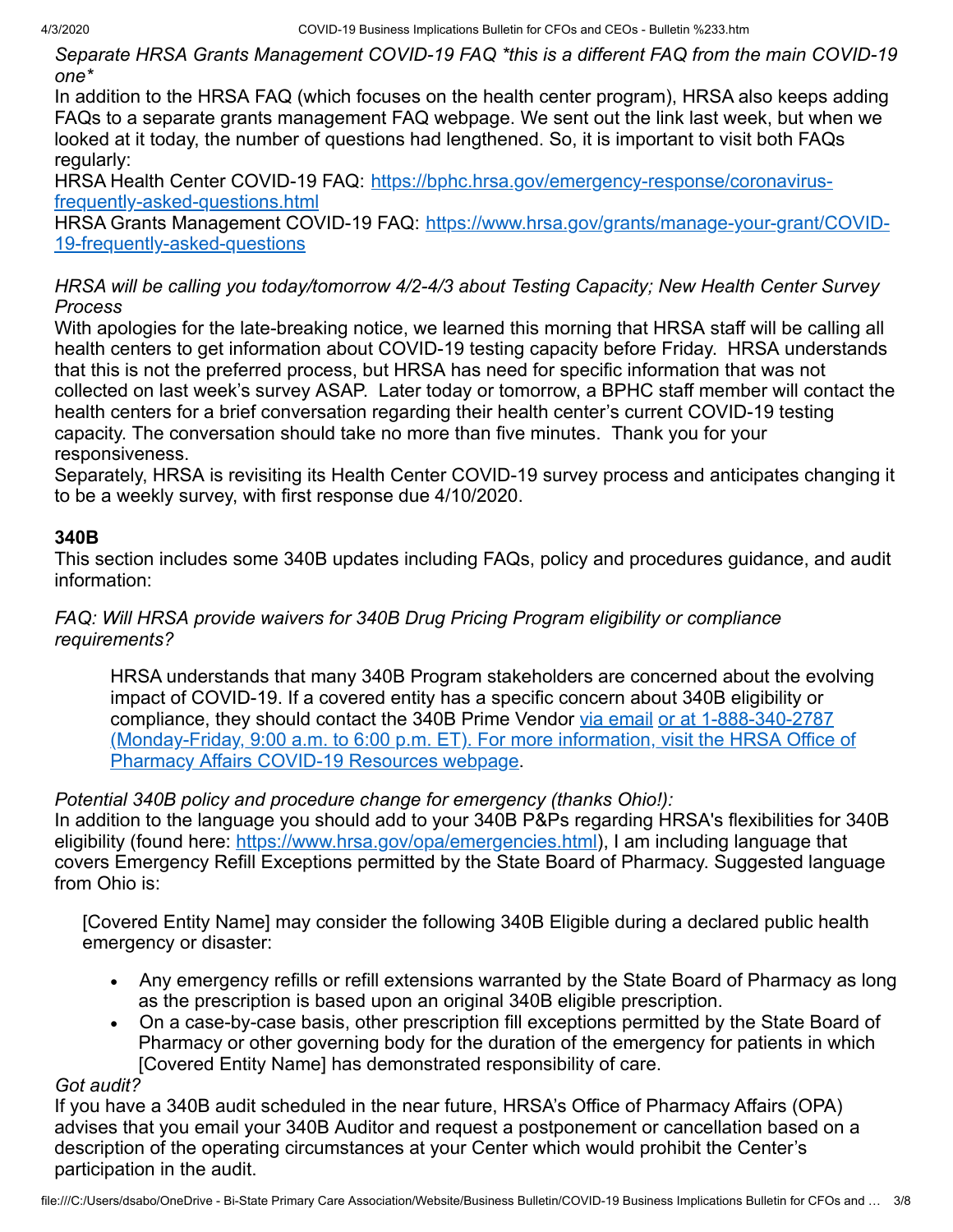If you do not hear from your 340B auditor or are not satisfied with their response, please contact the HRSA Office of Pharmacy Affairs directly via Ann Pierpoint at **[APierpoint@hrsa.gov](mailto:APierpoint@hrsa.gov)** 

# **FTCA/Liability (see below for some state-specific information in this area too):**

*Does FTCA cover providers at alternate services? Ie. a Particularlized Determination* HRSA issued a [particularized determination for health center providers](https://bphc.hrsa.gov/sites/default/files/bphc/ftca/pdf/COVID19GeneralDeterminationHC.pdf) (notably, this is a fun read) (PDF - 35 KB) that clarifies eligibility for FTCA coverage during the COVID-19 pandemic for the provision of grant-supported health services by individuals who have been deemed as Public Health Service employees through the Health Center FTCA Program and the Health Center VHP FTCA Program. It applies to grant-supported health services to prevent, prepare, or respond to COVID-19 (including but not limited to screening, triage, testing, diagnosis, and treatment) to individuals who are established or non-established patients of the health center, whether in person at the health center, offsite (including at offsite programs or events carried out by the health center), or via telehealth.

## *FTCA Deeming Application Deadline to be Extended to July 13th*

BPHC is in the process of extending the FTCA application deadline to July 13th. This is not yet reflected in the HRSA FAQs and is a change from the policy previously announced. Health centers are strongly encouraged to complete and submit their applications as soon as possible and those that apply early will receive an expedited review. For more information, see the [HRSA FTCA webpage.](https://protect-us.mimecast.com/s/sIQwCAD2lPinPX7s8zi8-) If you have additional questions, please contact [Health Center Program Support](https://protect-us.mimecast.com/s/JzD3CBB2mLtMkrEINBrjw) online or call for FTCA [assistance at 877-464-4772, 8:00 a.m. to 5:30 p.m. ET, Monday-Friday \(except federal holidays\).](https://protect-us.mimecast.com/s/ocoACDk2o9FnWzgsZiXrM)

# *FTCA/COVID-19 Office Hours: 4/7/2020 2-3 PM*

NACHC, in collaboration with BPHC's FTCA Division and FTLF, will be holding an Office Hour to answer health center specific FTCA-related questions on Tuesday, April 7<sup>th</sup> from 2 to 3 pm Eastern time**.** Health centers are asked to pre-submit questions at any time to Katja Laepke, Director of Clinical Trainings & Workforce at [klaepke@nachc.com](mailto:klaepke@nachc.com)**.** Priority topics to be covered are**:**

- Telehealth and the FTCA: While we understand that telehealth is a mechanism for delivering a required or additional health service, the question of FTCA coverage of a telehealth service to a non-health center patient can be confusing. What are the situations that cause concern among health centers during the current COVID-19 emergency?
- Telehealth and Quality of Care: What tips and techniques help improve the telehealth encounter? What questions and advice can the audience provide?
- Volunteers: What protections are available to volunteers during the COVID-19 emergency?
- Current Issues: With the situation changing rapidly in communities across the United States, what are the latest methods health centers are utilizing to deliver services to their population. What protection is available from the FTCA program?

Click [here](https://protect-us.mimecast.com/s/3UkLClYmg5IA489i9dXZp) to register. The presentation, recording, transcript, and resources will be posted on NACHC's resource page hub for COVID-19 related information at [http://www.nachc.org/coronavirus/](https://protect-us.mimecast.com/s/xuohCmZnjQtA430iB4S6u).

# *Other FTCA Resources:*

- [HRSA Health Center Program Coronavirus Disease 2019 \(COVID-19 Frequently Asked](https://protect-us.mimecast.com/s/_1PQCn5okrHKB2yiZhZTN) Questions, go to "FTCA Requirements"
- Listen to FTLF's complimentary webinar on "FTCA Coverage and COVID-19." To access the webinar, please create an account in the FTLF system: https://learning.ftlf.com/ftca[program/content/recorded-webinar-ftca-coverage-covid-19#group-tabs-node-course-default4](https://protect-us.mimecast.com/s/J3U4Co20lQtBWRouOVscG).
- Check out ECRI's [COVID-19 Resource Center](https://protect-us.mimecast.com/s/iGGtCpYqmQIv6WlI2Qlfd). ECRI provides free Clinical Risk Management Services to health centers on behalf of HRSA. Email *clinical rm\_program@ecri.org* for access to the website.

## **NHSC Considerations**

HRSA understands that health center emergency response may affect the NHSC and Nurse Corps participants and approved sites and will be offering flexibility in program requirements so that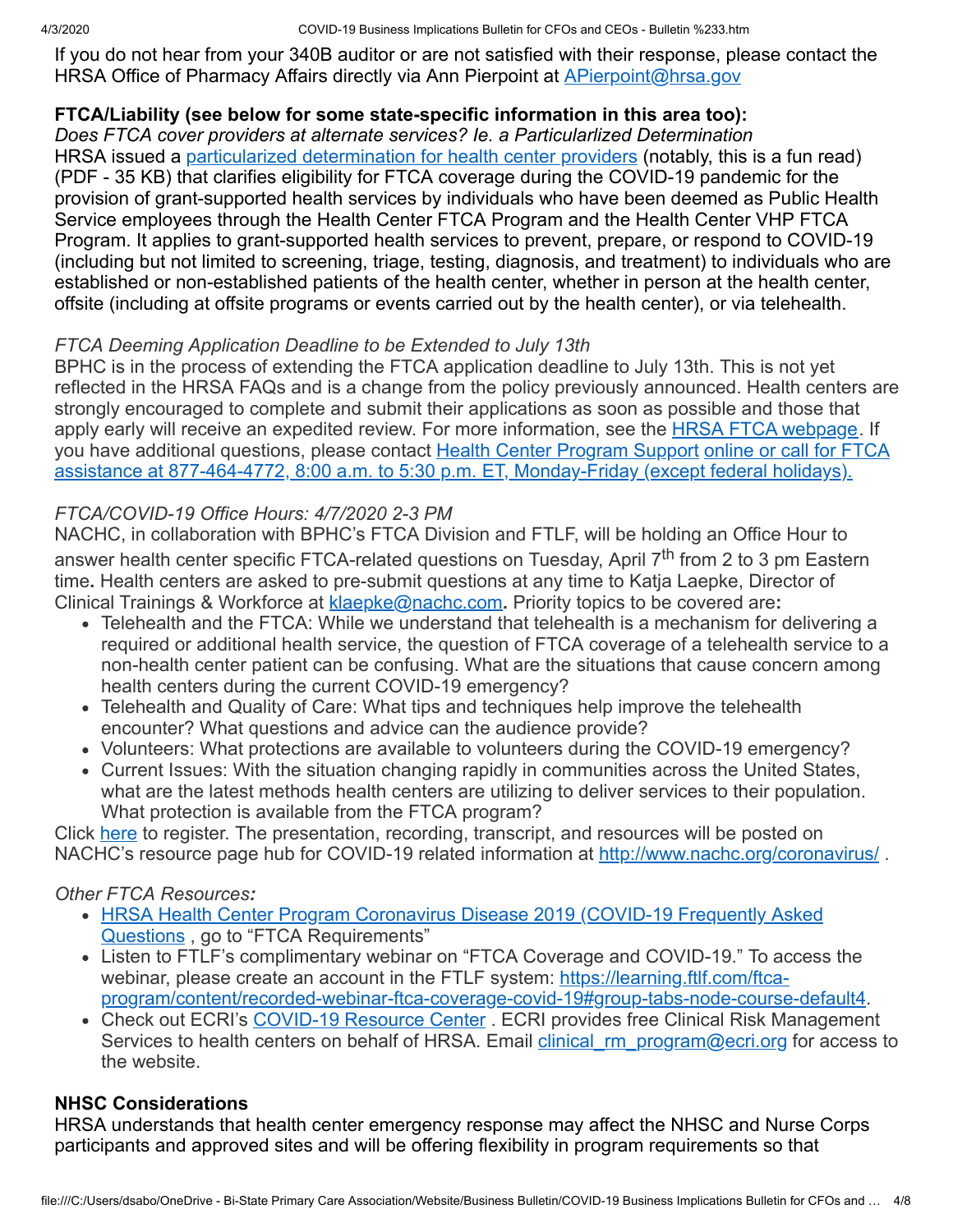participants and sites can focus on the public health emergency. HRSA has established a separate [NHSC/Nurse Corps FAQ webpage](https://nhsc.hrsa.gov/coronavirus/faqs). Questions covered include:

- I will not be able to meet the clinical service hour requirements of my contract because my site has closed, implemented furloughs/layoffs/reduced hours, or temporarily eliminated clinical service hours and is only permitting administrative work due to the COVID-19 epidemic. What options do I have?
- My employment status has changed due to the COVID-19 outbreak. This might include the following:
	- My site has asked or is requiring me to transition to 100% telework or conduct all clinical work via telehealth; or
	- My service site has assigned/deployed me to an alternative location to accommodate patient triage, isolation, surge or care in response to the COVID-19 outbreak; or
	- I am in a Faculty Loan Repayment program and my institution has transitioned to full distant/virtual learning.

Is this allowable, and will this time count towards NHSC/Nurse Corps clinical service hours?

- I am an NHSC or Nurse Corps program participant at an approved service site. However; one of the following situations applies:
	- I am pregnant and/or have an underlying health condition.
	- ∘ I and/or a loved one am/is currently experiencing COVID-19 symptoms or have tested positive and will need to take extended leave to receive/provide appropriate care and or self-quarantine;
	- I am currently unable to return to my approved service site due to travel restrictions and/or mandatory quarantine requirements.

How do I remain in compliance with program requirements during this time?

- I am currently out of compliance with my service obligation. However, I am providing clinical care to patients in response to the COVID-19 outbreak. Am I able to receive service credit for these clinical hours?; or I have defaulted on my service obligation contract and am currently unable to make monthly payments due to COVID-19 related issues (i.e. unemployed due site closure, layoffs, illness), what options do I have?
- Can our clinicians still apply for the NHSC Loan Repayment programs even though we do not know how COVID-19 may affect our site and services provided in the coming months?

NHSC advises, if your NHSC and Nurse Corps service site is directly affected by COVID-19, contact a program analyst via the [Customer Service Portal](https://programportal.hrsa.gov/extranet/landing.seam) with questions on how to ensure program participants at your site remain compliant with their service obligation requirements. HRSA is offering a [live Q&A Session,](https://nhsc.hrsa.gov/coronavirus/faqs) 4/2/2020, 2-5 PM.

# **CDC, DOL, and OSHA Guidance for Businesses and Employers**

For the full list of employer and business guidelines from the U.S. Centers for Disease Control (CDC), please click [here](https://www.cdc.gov/coronavirus/2019-ncov/specific-groups/guidance-business-response.html). The U.S. Department of Labor also has some good resources [here,](https://www.dol.gov/coronavirus) including updated guidance on how the Fair Labor Standards Act intersects with COVID-19 business response. OSHA guidance for employers was recently posted [here.](https://www.osha.gov/Publications/OSHA3990.pdf)

# **New Hampshire**

# **General NH COVID-19 Business Resources:**

As noted in last week's update, numerous COVID-19 NH business resources can be found **[here](https://www.nheconomy.com/covid19)**. Information about your insurance coverage, unemployment insurance, loans, etc. are all on this page. Things are changing quickly and we recommend you look here often.

Additionally, the BIA is continuing its efforts to keep employers up to date on all the latest information relating to the COVID-19 pandemic, with a special emphasis on federal and state financial resources for businesses hit hard by the pandemic. Follow this link to **BIA's COVID-19 Information and Resources for Employers page.**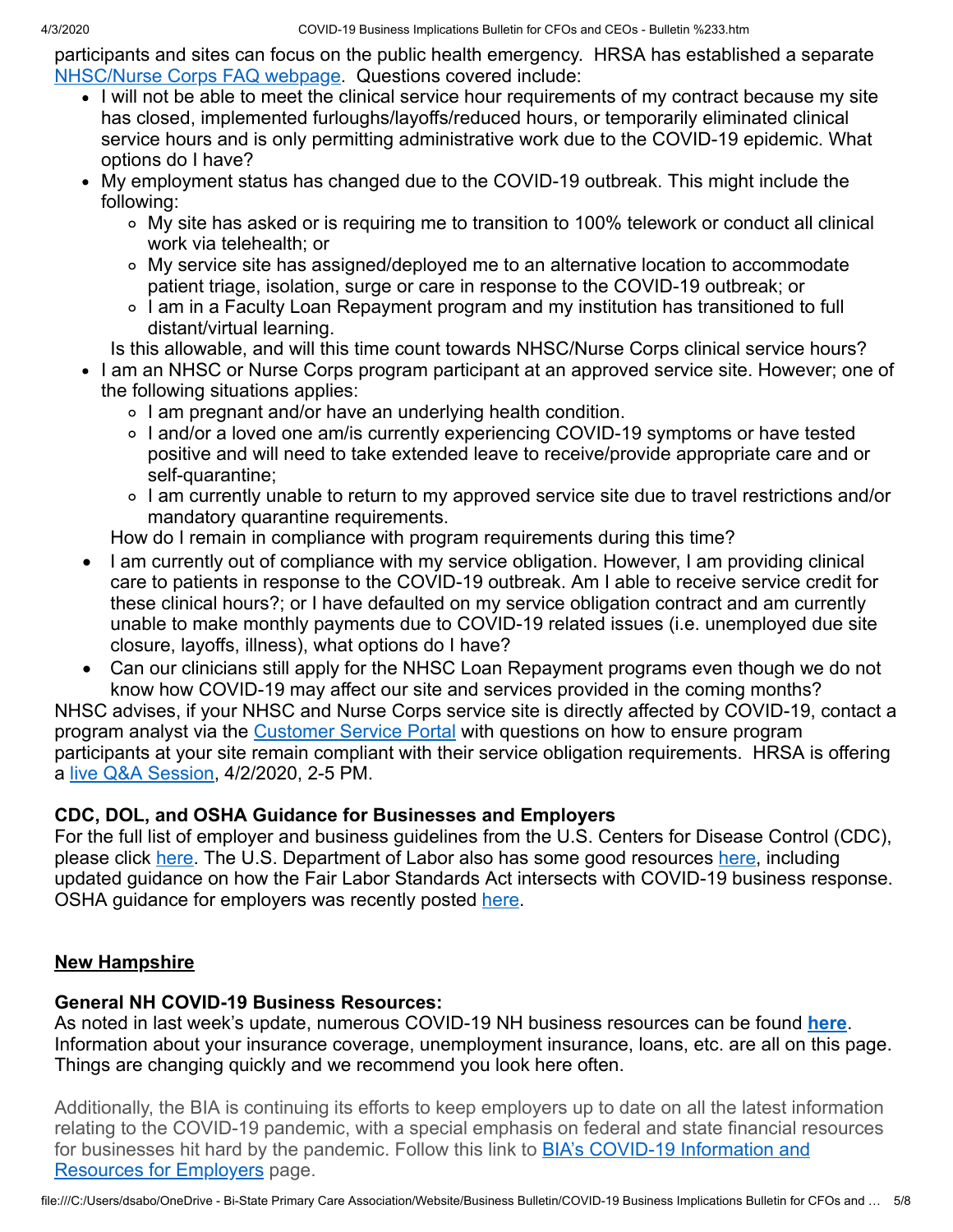#### **Funding:**

#### *Stabilization Payment Request to NH DHHS*

Bi-State's Kristine Stoddard has been in touch with NH CEOs to gather documentation of the need for stabilization payments from DHHS. Thank you for the estimates that many of you submitted by Wednesday April 1st. We will let you know updates as this work develops.

#### *NH Health Care System Relief Fund – Initial Application Deadline 3/30/2020*

Organizations must make clear in your application the impact of the COVID-19 has had on your finances, how it affects your ability to provide services, and what the impact will be to your patients and your community if you do not receive financial assistance. It seems clear that the priority is keeping the hospitals open, so while you always want to highlight how well you are serving your communities now, you need to make it clear that this situation is unsustainable. Providers can download an application for the COVID-19 Emergency Healthcare System Relief Fund at [https://www.dhhs.nh.gov/documents/covid19-relief-fund-app.docx.](https://www.dhhs.nh.gov/documents/covid19-relief-fund-app.docx) Applications should be submitted by email to [healthcarerelieffund@dhhs.nh.gov](mailto:healthcarerelieffund@dhhs.nh.gov).

#### *Contracts with DHHS for Uninsured*

Georgia Maheras sent out some updated information about this on 4/2/2020. Please let us know if you have any questions regarding these contracts.

#### *Anne Marie/Rhonda Seigel RFI*

Thank you all for the information we sent to Anne Marie and Rhonda last week. We do not have an update on this but hope to have one soon.

#### *NH Foundations*

The Charitable Foundation recently released updated guidance to their awardees (and prospective awardees). They are offering additional flexibilities to grantees. More information can be [found here](https://www.nhcf.org/about-us/covid-19-response/).

#### *Northeast Delta Dental*

They will be sending some payments to those of you with dental claims in 2019- around 1% of the 2019 claims. You should have received notice by now (and hopefully payment!)

#### **NH Unemployment Benefits for Individuals Impacted by COVID-19**

Governor Sununu released **Emergency Order #5** "Access to State Unemployment Benefits for Individuals Impacted by COVID-19" on March 17<sup>th</sup>. Bi-State has verified with the Governor's Office that this assistance is available to employees of non-profits regardless of whether their employer paid [into the Unemployment Fund. For more information, please visit the NH Employment Security's](https://www.nhes.nh.gov/) website on the COVID-19 response. This website will be updates to align the NH program with any federal changes.

#### **Liability**

In addition, the FTCA information provided above, we wanted to share state-specific information in this area:

#### *Licensure*

NH's OPLC (sneak peek: VT too!) has confirmed that the treating clinician needs to be licensed in the state where the patient is located. For example, if your patient is in Maine, your clinician needs to be licensed in Maine. In good news, most of our surrounding states have created deeming/emergency license processes. Visit **[OPLC's site](https://www.oplc.nh.gov/covid-19/index.htm)** for more information about NH's emergency orders. For information about what VT, NY, and MA are doing, check out **[this website](https://www.healthvermont.gov/health-professionals-systems/board-medical-practice/COVID19)** and this **[handy tool](http://www.vtmd.org/sites/default/files/VT%20Licensure%20COVID%2019%203%2024%2020%20v3.pdf)**. ME's information can be **[found here](https://www.maine.gov/md/covid-19)**.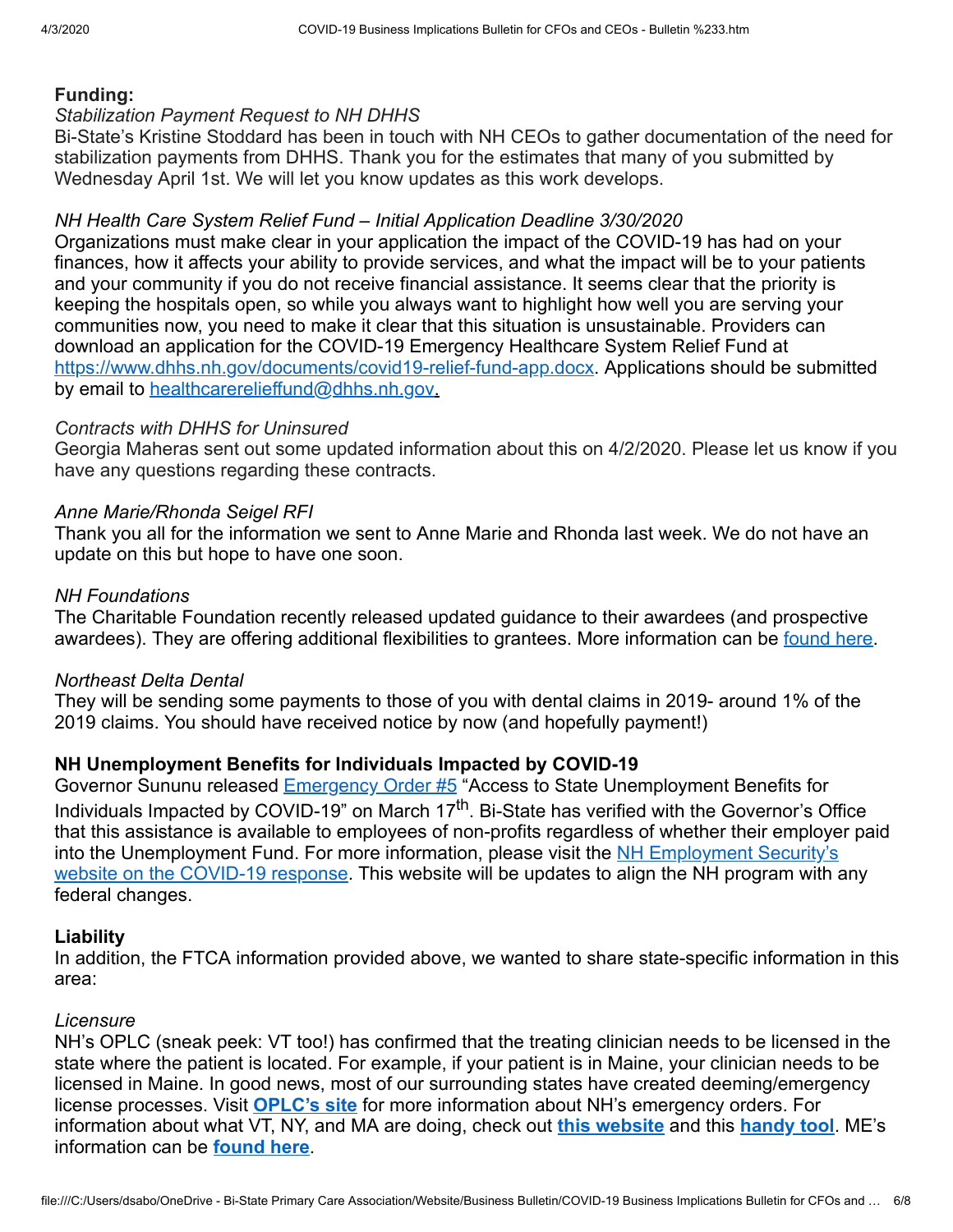# *Workers' Comp*

The NH DOI is providing all guidance related to COVID-19 [here.](https://www.nh.gov/insurance/media/bulletins/2020/index.htm) For worker's comp specifically, they have indicated that you should review your policy to confirm who is covered and in what circumstances. From DOI: "New Hampshire's Workers' Compensation Insurance statute provides coverage for employees as the term is defined in RSA 281-A. The definition of employee does include some volunteers such as fire fighters. It is the Department's understanding that the definition of the term employee would not be broad enough to cover health care volunteers working with COVID-19. That said, RSA 281-A is a Labor Department statute and, as such, you might wish to contact the Labor Department with questions as to scope. An employer's malpractice insurance is unlikely to provide coverage for an employee's volunteer activities unrelated to his or her work for the employer. That said, it is always wise to read one's coverage to determine scope. If a professional has purchased his or her own malpractice coverage, one would need to, again, read the policy to determine the scope of coverage provided. At this point, the Department does not anticipate issuing any formal statement on the issue of workers' compensation coverage, professional liability coverage, nor record keeping. Any future guidance would also be located at the link provided."

## **Vermont:**

## **FUNDING AVAILABLE: DVHA Offers 'Retainer' Funding to Health Care Providers**

On Friday 3/27/2020 DVHA sent all health care providers a [letter](https://dvha.vermont.gov/sites/dvha/files/documents/News/COVID-19%20Medicaid%20Retainer%20%26%20Process%2003.27.2020.pdf) outlining a process to get funding from Medicaid. The applications will be accepted from 3/27/2020-4/21/2020. We encourage you all to apply for this funding as soon as possible.

## *Lodging Operations Suspended – Exceptions for Health Care Workers*

Vermont's Stay Home Stay Safe order suspended lodging operations except for the following purposes: a. Housing vulnerable populations (emergency shelter for homeless individuals) as arranged through the state; b. Providing accommodations for health care workers, or other workers deemed necessary to support public health, public safety or critical infrastructure; c. Use of lodging properties being as quarantine facilities as arranged by the state; and d. Limited verifiable extenuating circumstances for the care and safety of Vermonters.

## *Liability:*

## *Licensure Information*

Like NH, VT's licensing bodies have *confirmed that the treating clinician needs to be licensed in the state where the patient is located.* The enactment of H.742 provides some licensure flexibility (e.g., for retired providers, out-of-state providers, etc.). VMS and VAHHS have prepared a *[table](http://www.vtmd.org/sites/default/files/VT%20Licensure%20COVID%2019%203%2024%2020%20v3.pdf)* to consolidate this complicated information. For information about those licensed through OPR, check out this *[page](https://sos.vermont.gov/opr/about-opr/covid-19-response/out-of-state-licensees-temporary-licensees-telehealth/)*.

## *Business Interruption Insurance Coverage/Worker's Comp*

We understand that you may be experiencing challenges with your workers' comp policies. DFR is evaluating whether they need to take regulatory action, please reach out to Brenda Clark if you are experiencing any issues (Brenda Clark, Consumer Services Chief, Dept. of Financial Regulation, 802- 828-4886, [Brenda.clark@vermont.gov\)](mailto:Brenda.clark@vermont.gov). DFR is unable to take regulatory action until they have concrete information from you regarding this situation. It was suggested to us that you can have your insurance broker provide this information to DFR on your behalf to minimize your burden.

#### **Vermont expands unemployment benefits as claims continue to surge (information provided by DRM)**

Vermont expanded eligibility for unemployment insurance (prior to CARES, so there may be some tweaks coming). For more information please visit the DOL [website](https://labor.vermont.gov/covid19).

# **Guidance from the Department of Labor**